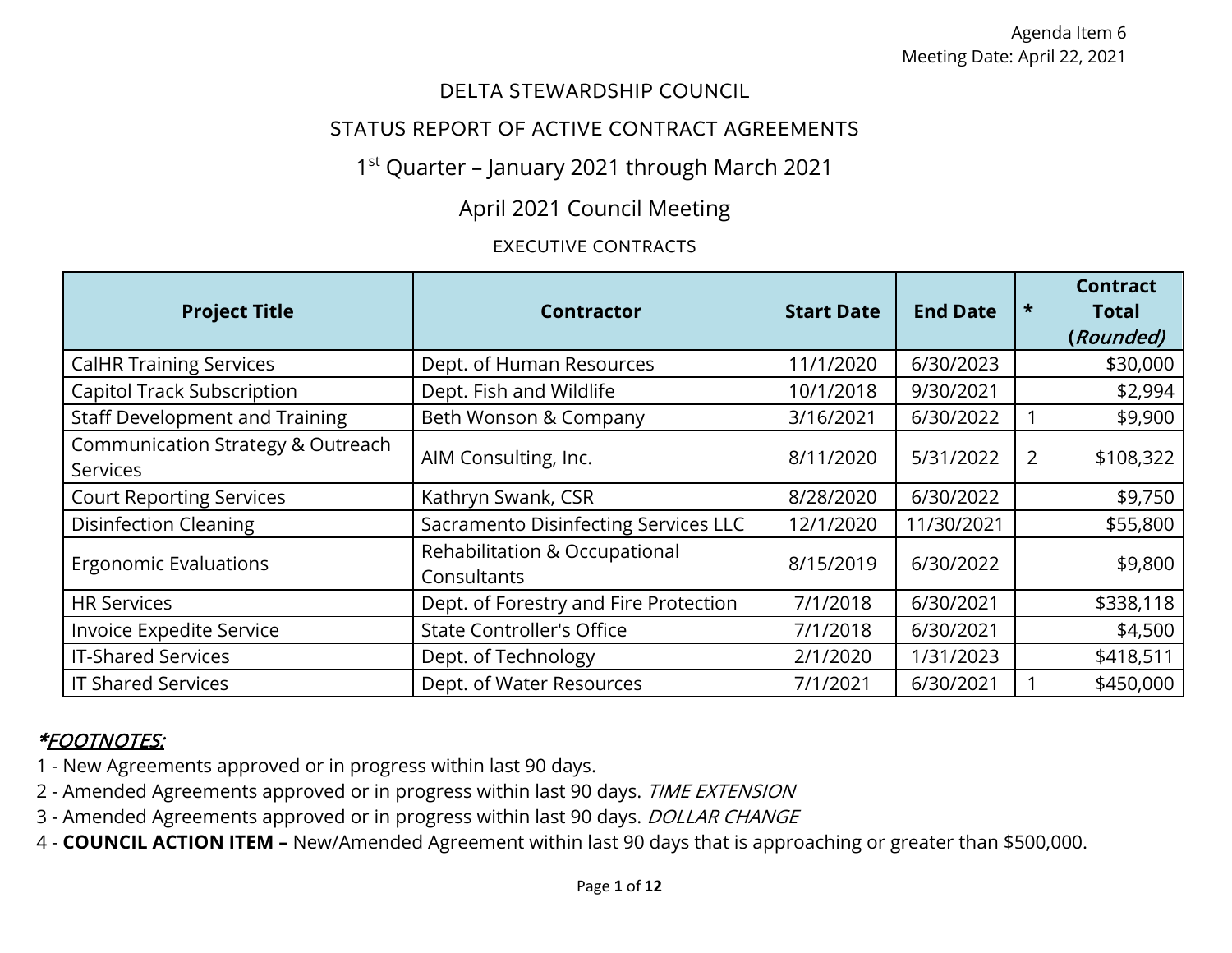| <b>Project Title</b>                                   | <b>Contractor</b>                        | <b>Start Date</b> | <b>End Date</b> | $\star$        | <b>Contract</b><br><b>Total</b><br>(Rounded) |
|--------------------------------------------------------|------------------------------------------|-------------------|-----------------|----------------|----------------------------------------------|
| Leave Balance Tracking                                 | <b>State Controller's Office</b>         | 11/6/2019         | 6/30/2022       |                | \$1,500                                      |
| <b>Legal Research Subscription Services</b>            | <b>Thomson Reuters Corporation</b>       | 7/1/2020          | 6/30/2021       |                | \$8,676                                      |
| <b>Moving Services</b>                                 | <b>Wind Dancer Moving Company</b>        | 1/1/2020          | 12/31/2022      |                | \$9,000                                      |
| <b>On-site Document Destruction</b><br><b>Services</b> | <b>Confidential Document Control LLC</b> | 10/1/2020         | 9/30/2021       |                | \$450                                        |
| <b>Training Services</b>                               | <b>CPS HR Consulting</b>                 | 10/1/2020         | 6/30/2022       | $\overline{2}$ | \$5,000                                      |
| Webcasting                                             | AGP Video, Inc.                          | 3/23/2020         | 12/31/2021      |                | \$169,000                                    |

#### SCIENCE CONTRACTS

| <b>Project Title</b>                                                   | <b>Contractor</b>                              | <b>Start Date</b> | <b>End Date</b> | $\star$ | <b>Contract Total</b><br>(Rounded) |
|------------------------------------------------------------------------|------------------------------------------------|-------------------|-----------------|---------|------------------------------------|
| 2021 Bay Delta Science Conference<br>Coordination and Virtual Platform | Zynger Events, Inc.                            | 12/15/2020        | 6/30/2021       |         | \$65,500                           |
| 2022 State of Bay-Delta Science Lead<br>Author: Chapter 1              | San Francisco State University                 | 4/15/2021         | 12/31/2022      |         | \$26,619                           |
| 2022 State of Bay-Delta Science Lead<br>Author: Chapter 4A             | The Regents of the University of<br>California | 7/1/2021          | 12/31/2022      |         | \$11,327                           |
| 2022 State of Bay Delta Science Lead<br>Author-Ch 6                    | USGS                                           | 4/1/2021          | 12/31/2022      |         | \$35,985                           |

- 1 New Agreements approved or in progress within last 90 days.
- 2 Amended Agreements approved or in progress within last 90 days. TIME EXTENSION
- 3 Amended Agreements approved or in progress within last 90 days. DOLLAR CHANGE
- 4 **COUNCIL ACTION ITEM –** New/Amended Agreement within last 90 days that is approaching or greater than \$500,000.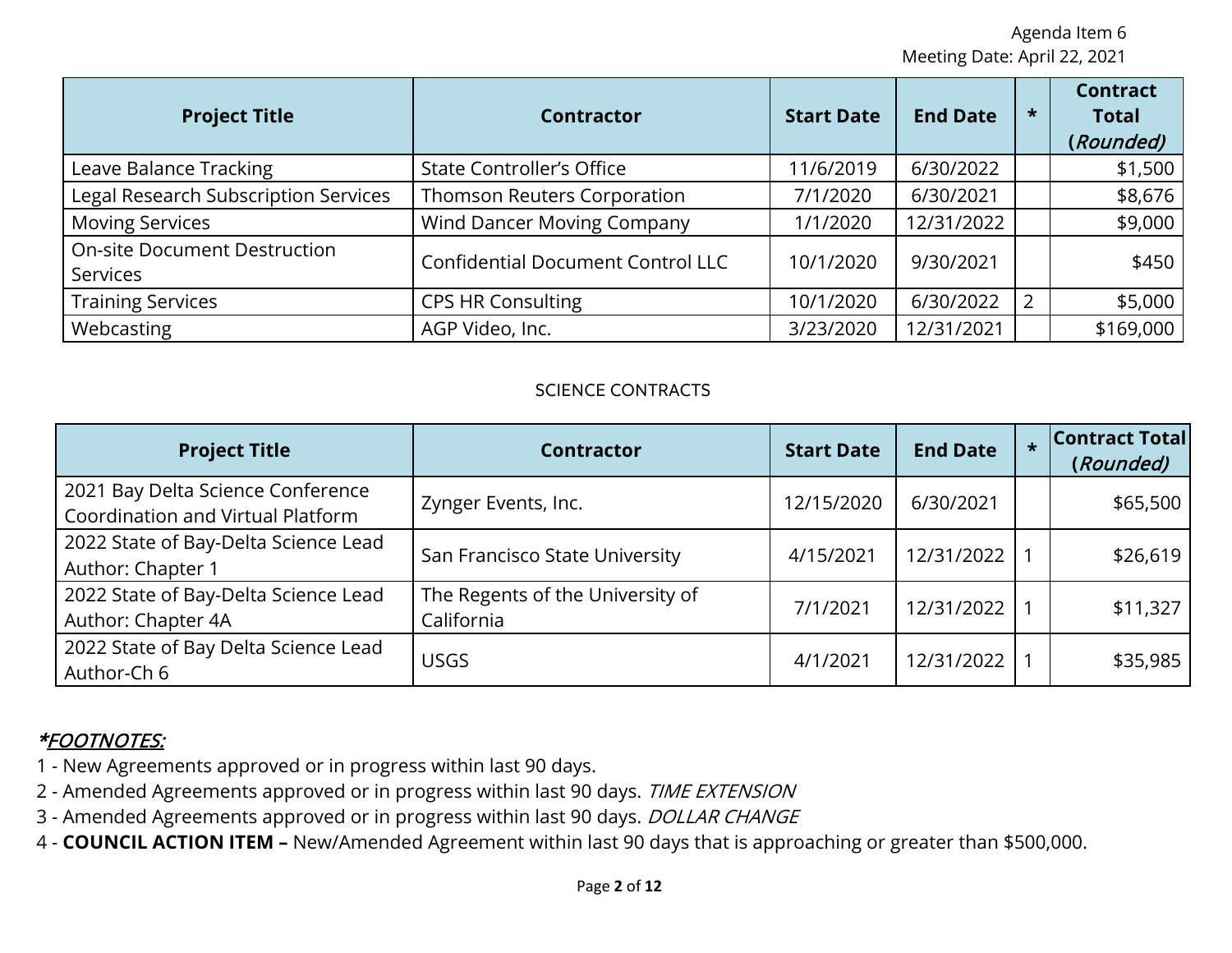| <b>Project Title</b>                                                      | <b>Contractor</b>           | <b>Start Date</b> | <b>End Date</b> | $\star$ | <b>Contract</b><br><b>Total</b><br>(Rounded) |
|---------------------------------------------------------------------------|-----------------------------|-------------------|-----------------|---------|----------------------------------------------|
| Academic Coordinator II (Social<br><b>Scientist Extension Specialist)</b> | <b>UC San Diego</b>         | 3/18/2020         | 4/30/2023       |         | \$430,994                                    |
| Bay-Delta Enterprise Implementation                                       | SFEI/Aquatic Science Center | 6/1/2017          | 6/30/2021       |         | \$1,472,717                                  |
| Climate Change Project Work Team<br>Leadership                            | <b>USGS</b>                 | 5/1/2020          | 6/30/2022       |         | \$248,799                                    |
| Delta Mercury Control Program<br>Independent Scientific Review Panel      | Carl Mitchell               | 4/22/2019         | 4/30/2021       |         | \$13,800                                     |
| Delta Mercury Control Program<br>Independent Scientific Review Panel      | <b>Robert Mason</b>         | 4/22/2019         | 4/30/2021       |         | \$14,600                                     |
| Delta Mercury Control Program<br>Independent Scientific Review Panel      | <b>Brian Branfireun</b>     | 4/22/2019         | 4/30/2021       |         | \$17,000                                     |
| Delta Mercury Control Program<br>Independent Scientific Review Panel      | Smithsonian Institute       | 4/25/2019         | 4/30/2021       |         | \$13,800                                     |
| Delta Mercury Control Program<br>Independent Scientific Review Panel      | Aqua Lux Lucis, Inc         | 10/08/2020        | 4/30/2021       |         | \$6,600                                      |
| Delta Science Fellows Program 2020<br>and State Policy Fellows 2020/2021  | <b>UC San Diego</b>         | 7/1/2019          | 4/30/2022       |         | \$2,046,222                                  |
| Delta Science Program Proposal<br><b>Solicitation Review Services</b>     | <b>UC San Diego</b>         | 11/3/2020         | 4/30/2024       |         | \$433,648                                    |
| Delta Science Tracker                                                     | ESSA Technologies, Ltd.     | 5/12/2020         | 4/30/2022       |         | \$449,803                                    |

- 1 New Agreements approved or in progress within last 90 days.
- 2 Amended Agreements approved or in progress within last 90 days. TIME EXTENSION
- 3 Amended Agreements approved or in progress within last 90 days. DOLLAR CHANGE
- 4 **COUNCIL ACTION ITEM –** New/Amended Agreement within last 90 days that is approaching or greater than \$500,000.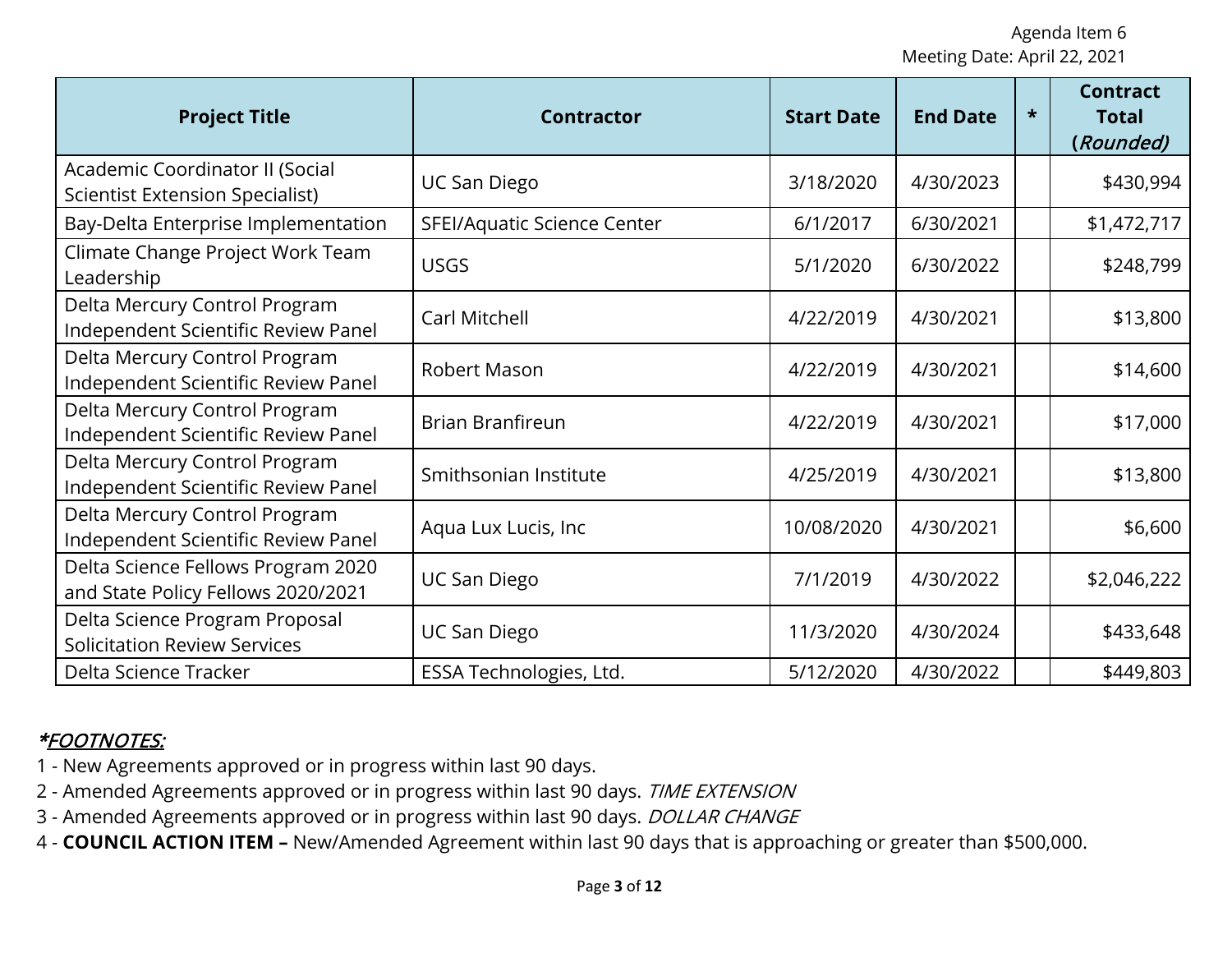| <b>Project Title</b>                                                                                                                  | <b>Contractor</b>                     | <b>Start Date</b> | <b>End Date</b> | $\star$        | <b>Contract</b><br><b>Total</b><br>(Rounded) |
|---------------------------------------------------------------------------------------------------------------------------------------|---------------------------------------|-------------------|-----------------|----------------|----------------------------------------------|
| <b>Enhancing Decision-Support</b><br>Predictions for Management Actions to<br>Benefit Delta Smelt: Developing a Path<br>Forward       | <b>Resource Management Associates</b> | 9/7/2020          | 4/30/2021       |                | \$9,600                                      |
| Operation Baseline 2.0                                                                                                                | Virginia Institute of Marine Science  | 5/15/2020         | 4/30/2022       |                | \$155,520                                    |
| Operation Baseline 2.0                                                                                                                | <b>USGS</b>                           | 6/29/2020         | 4/30/2022       |                | \$943,645                                    |
| Operation Baseline 2.0                                                                                                                | <b>BSA Environmental Services</b>     | 6/9/2020          | 4/30/2022       |                | \$200,000                                    |
| Otolith juvenile salmonid research                                                                                                    | <b>UC Davis</b>                       | 6/24/2020         | 5/31/2022       |                | \$372,910                                    |
| PSN 18/19 -<br>An Evaluation of Sublethal and Latent<br>Pyrethroid Toxicity Across Salinity<br><b>Gradient Two Delta Fish Species</b> | <b>Oregon State University</b>        | 6/30/2019         | 12/31/2021      |                | \$494,663                                    |
| PSN 18/19 -<br>An Improved Genomics Tool<br>Characterizing Life History Diversity<br>Promoting Resilience CV Chinook<br>Salmon        | Michigan State University             | 6/30/2019         | 2/28/2022       | $\overline{2}$ | \$632,909                                    |
| PSN 18/19 -<br>Assessing Sediment Nutrient Storage<br>and Release in the Delta                                                        | <b>USGS</b>                           | 6/30/2019         | 2/1/2022        | 3              | \$510,974                                    |

- 1 New Agreements approved or in progress within last 90 days.
- 2 Amended Agreements approved or in progress within last 90 days. TIME EXTENSION
- 3 Amended Agreements approved or in progress within last 90 days. DOLLAR CHANGE
- 4 **COUNCIL ACTION ITEM –** New/Amended Agreement within last 90 days that is approaching or greater than \$500,000.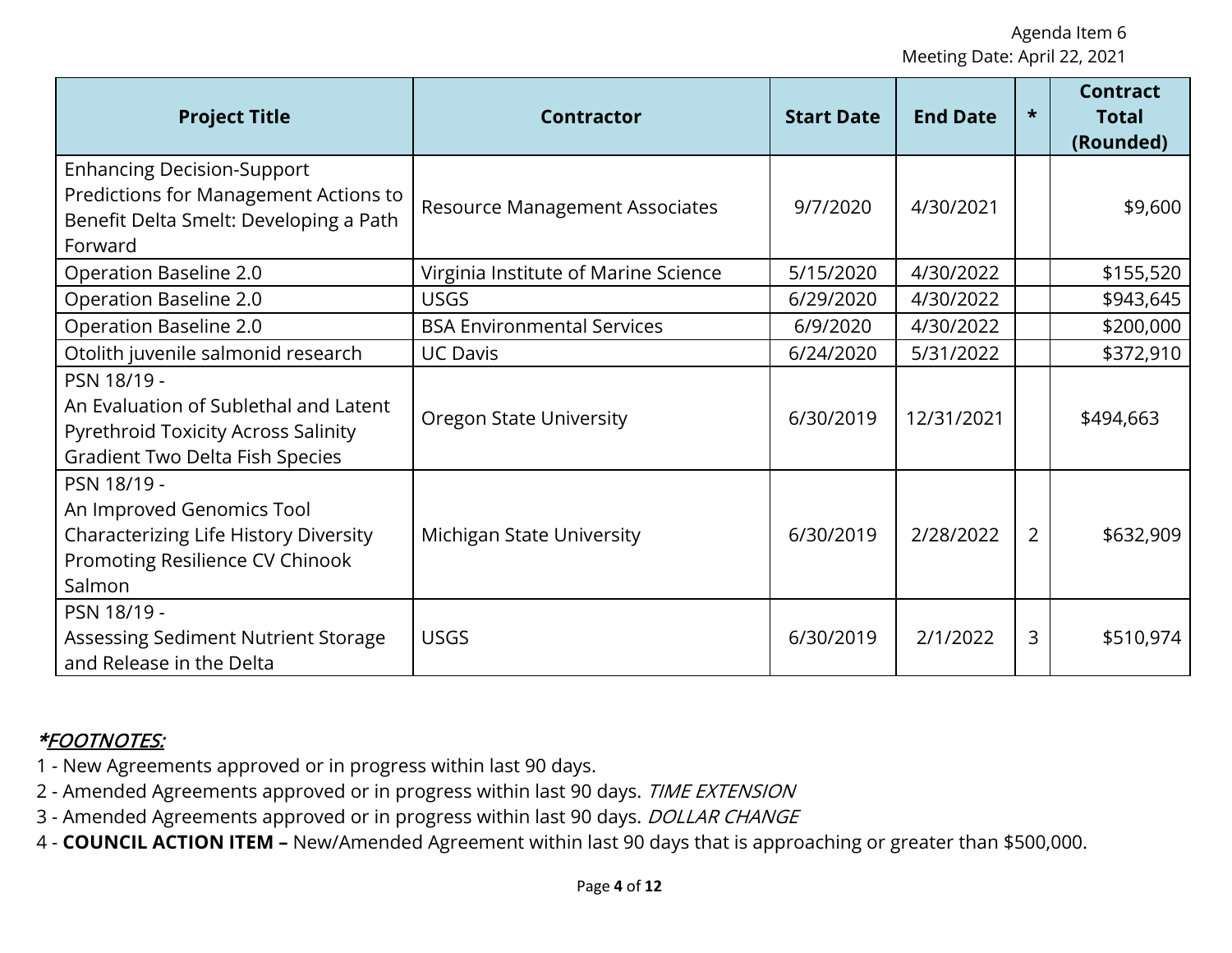| <b>Project Title</b>                                                                                                     | <b>Contractor</b>                    | <b>Start Date</b> | <b>End Date</b> | $\star$        | <b>Contract</b><br><b>Total</b><br>(Rounded) |
|--------------------------------------------------------------------------------------------------------------------------|--------------------------------------|-------------------|-----------------|----------------|----------------------------------------------|
| PSN 18/19 -<br>Assessing Sediment Nutrient Storage<br>and Release in the Delta                                           | <b>UC Davis</b>                      | 6/30/2019         | 2/1/2022        | $\overline{2}$ | \$178,901                                    |
| PSN 18/19 -<br>Assessing Sediment Nutrient Storage<br>and Release in the Delta                                           | SFEI/Aquatic Science Center          | 7/1/2019          | 4/30/2022       |                | \$15,924                                     |
| PSN 18/19 -<br>Changes in Organic Carbon and Food<br>Resources in Response to Historical<br>Events in SSJ Delta          | Virginia Institute of Marine Science | 6/30/2019         | 4/30/2022       | $\overline{2}$ | \$199,483                                    |
| PSN 18/19 -<br><b>Evaluating Juvenile Salmonid</b><br>Behavioral Responses to<br>Hydrodynamic Conditions in SSJ Delta    | <b>State Water Contractors</b>       | 6/30/2019         | 4/20/2022       |                | \$445,921                                    |
| PSN 18/19 -<br>Impact of Temperature and<br><b>Contaminants on Chinook Salmon</b><br>Survival: A Multi-Stressor Approach | <b>NOAA Fisheries</b>                | 8/1/2019          | 4/30/2023       | $\overline{2}$ | \$478,048                                    |
| PSN 18/19 -<br>Improving Green Sturgeon Population<br><b>Migration and Monitoring</b>                                    | <b>UC Santa Cruz</b>                 | 2/1/2020          | 1/31/2022       |                | \$487,440                                    |

- 1 New Agreements approved or in progress within last 90 days.
- 2 Amended Agreements approved or in progress within last 90 days. TIME EXTENSION
- 3 Amended Agreements approved or in progress within last 90 days. DOLLAR CHANGE
- 4 **COUNCIL ACTION ITEM –** New/Amended Agreement within last 90 days that is approaching or greater than \$500,000.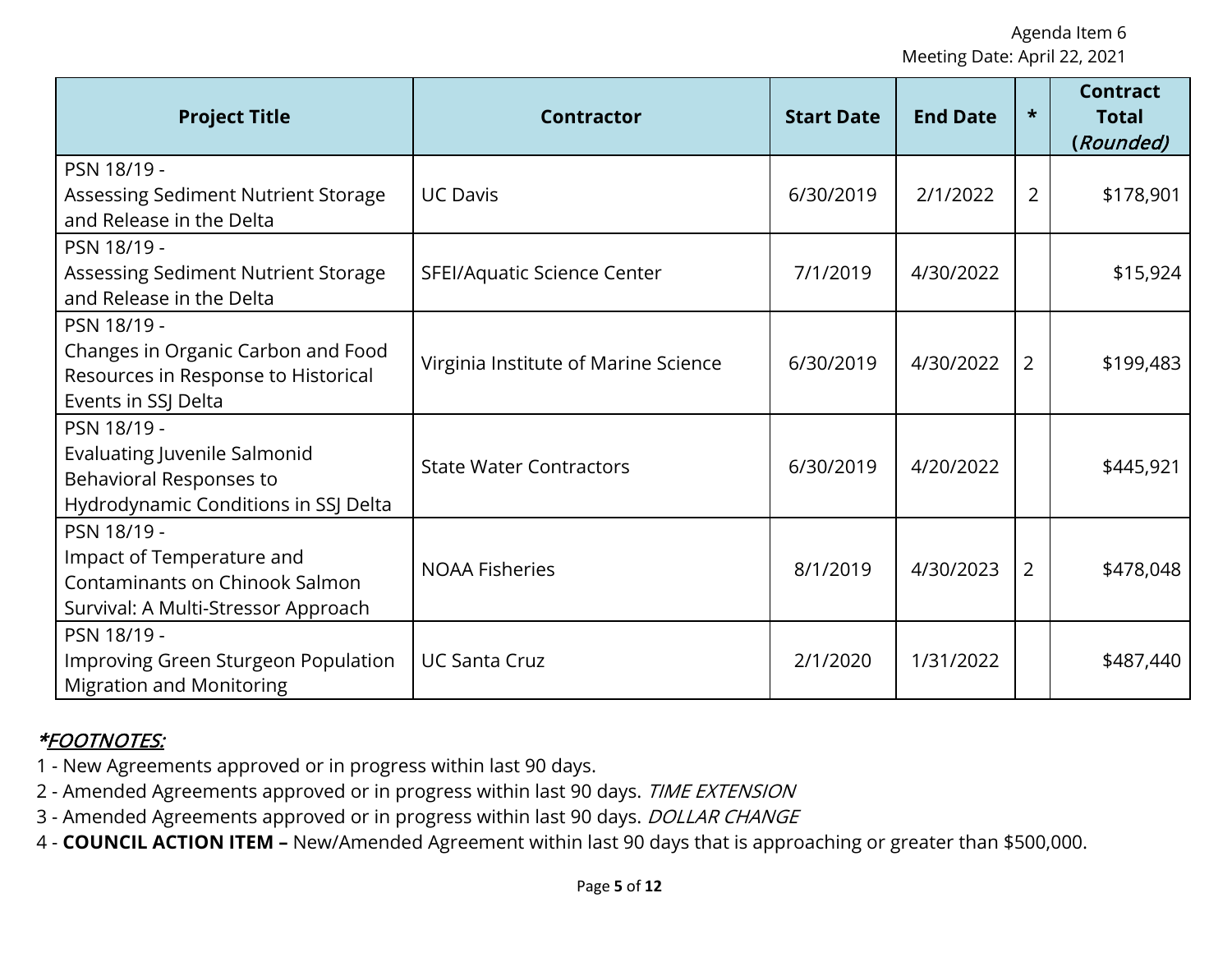| <b>Project Title</b>                                                                                                                | <b>Contractor</b>                    | <b>Start Date</b> | <b>End Date</b> | $\star$        | <b>Contract</b><br><b>Total</b><br>(Rounded) |
|-------------------------------------------------------------------------------------------------------------------------------------|--------------------------------------|-------------------|-----------------|----------------|----------------------------------------------|
| PSN 18/19 -<br>Integrated Science, Management of<br>Nutrient Salt, Mercury Export from SJ<br><b>River Wetland Tributaries Delta</b> | <b>UC Merced</b>                     | 6/30/2019         | 4/30/2022       | $\overline{3}$ | \$863,160                                    |
| PSN 18/19 -<br>Low-cost Satellite Remote Sensing of<br>SSJ Delta Enhance Mapping Invasive<br>and Native Aquatic Vegetation          | <b>UC Davis</b>                      | 6/30/2019         | 2/1/2022        | $\overline{2}$ | \$374,880                                    |
| PSN 18/19 -<br>Next Generation Multi-Hazard Levee<br><b>Risk Assessment</b>                                                         | <b>UC Los Angeles</b>                | 6/30/2019         | 2/1/2022        | $\overline{2}$ | \$271,182                                    |
| PSN 18/19 -<br>Next Generation Multi-Hazard Levee<br><b>Risk Assessment</b>                                                         | <b>Bachand and Associates</b>        | 6/30/2019         | 2/1/2022        | $\overline{2}$ | \$160,431                                    |
| PSN 18/19 -<br>Next Generation Multi-Hazard Levee<br><b>Risk Assessment</b>                                                         | HydroFocus, Inc.                     | 6/30/2019         | 2/1/2022        | $\overline{2}$ | \$149,001                                    |
| PSN 18/19 -<br>Next Generation Multi-Hazard Levee<br><b>Risk Assessment</b>                                                         | Resource Management Associates, Inc. | 6/30/2019         | 4/30/2021       |                | \$100,490                                    |

- 1 New Agreements approved or in progress within last 90 days.
- 2 Amended Agreements approved or in progress within last 90 days. TIME EXTENSION
- 3 Amended Agreements approved or in progress within last 90 days. DOLLAR CHANGE
- 4 **COUNCIL ACTION ITEM –** New/Amended Agreement within last 90 days that is approaching or greater than \$500,000.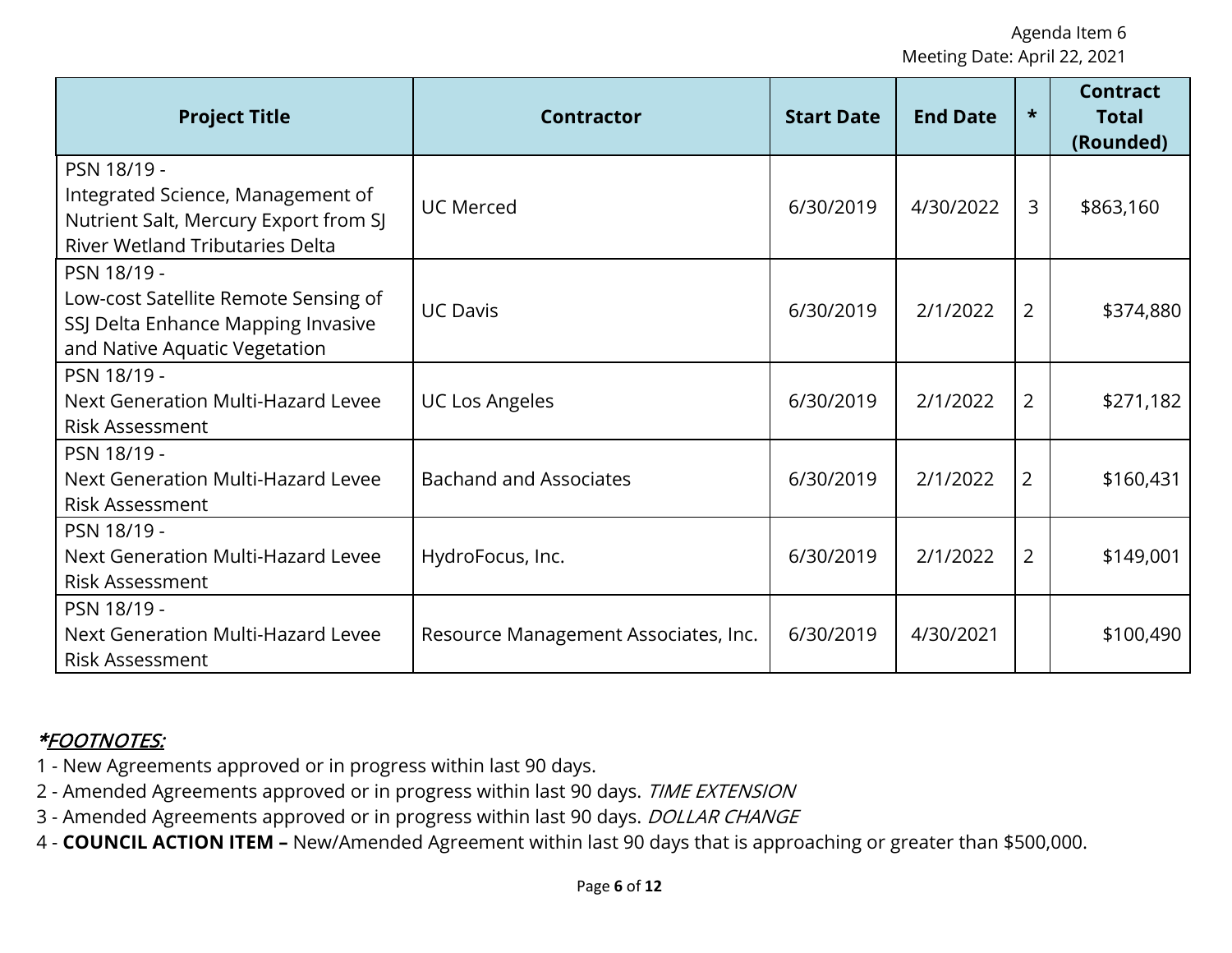| <b>Project Title</b>                                                                                              | <b>Contractor</b>                        | <b>Start Date</b> | <b>End Date</b> | $\star$        | <b>Contract</b><br><b>Total</b><br>(Rounded) |
|-------------------------------------------------------------------------------------------------------------------|------------------------------------------|-------------------|-----------------|----------------|----------------------------------------------|
| PSN 18/19 -<br>Next Generation Multi-Hazard Levee<br><b>Risk Assessment</b>                                       | Lawrence Berkeley National<br>Laboratory | 6/30/2019         | 2/1/2022        | $\overline{2}$ | \$250,000                                    |
| PSN 18/19 -<br>Quantifying Contribution of Tidal Flow<br>Variation to survival Juvenile Chinook<br>Salmon         | <b>USGS</b>                              | 6/30/2019         | 2/1/2022        | $\overline{2}$ | \$744,391                                    |
| PSN 18/19 -<br>Quantifying Contribution of Tidal Flow<br>Variation to survival Juvenile Chinook<br>Salmon         | Resource Management Associates, Inc.     | 6/30/2019         | 2/1/2022        | $\overline{2}$ | \$250,235                                    |
| PSN 18/19 -<br>Recreational Hunting Eco Service<br>Restoration Bay-Delta Watershed                                | Santa Clara University                   | 6/30/2019         | 2/28/2022       | $\overline{2}$ | \$236,377                                    |
| PSN 18/19 -<br>Resolving Contradictions in Foodweb<br><b>Support for Native Pelagic Fishes</b>                    | San Francisco State University           | 6/30/2019         | 2/1/2022        | $\overline{2}$ | \$1,064,896                                  |
| PSN 18/19 -<br>Synchrony of Native Fish Movements:<br>Synthesis Science Toward Adaptive<br>Water Management in CV | <b>UC Davis</b>                          | 6/30/2019         | 4/30/2022       |                | \$742,415                                    |

- 1 New Agreements approved or in progress within last 90 days.
- 2 Amended Agreements approved or in progress within last 90 days. TIME EXTENSION
- 3 Amended Agreements approved or in progress within last 90 days. DOLLAR CHANGE
- 4 **COUNCIL ACTION ITEM –** New/Amended Agreement within last 90 days that is approaching or greater than \$500,000.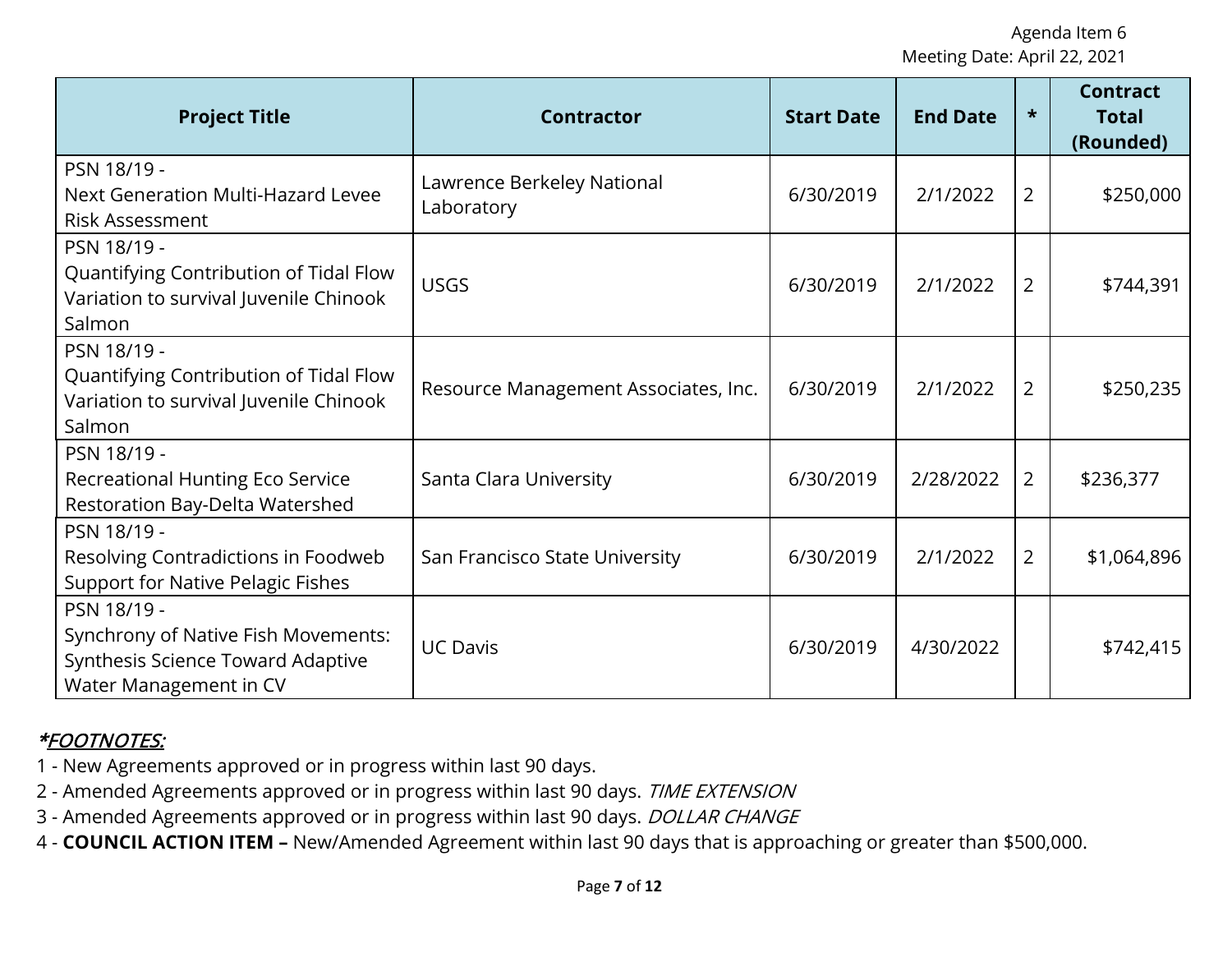| <b>Project Title</b>                                                                                                                                                 | <b>Contractor</b>       | <b>Start Date</b> | <b>End Date</b> | $\star$        | <b>Contract</b><br><b>Total</b><br>(Rounded) |
|----------------------------------------------------------------------------------------------------------------------------------------------------------------------|-------------------------|-------------------|-----------------|----------------|----------------------------------------------|
| PSN 18/19 -<br>Tidal Wetland Restoration Bay-Delta<br>Region: Developing Tools Measure<br><b>Carbon Sequestration Subsidence</b><br>Reversal, and Climate Resilience | <b>CSU East Bay</b>     | 6/30/2019         | 2/1/2022        | $\overline{2}$ | \$980,768                                    |
| Remote sensing of the Sacramento-<br>San Joaquin Delta to enhance mapping<br>for invasive and native aquatic plant<br>species                                        | <b>UC Davis</b>         | 10/20/2020        | 06/30/2022      |                | \$329,910                                    |
| Reproducible Research Techniques for<br><b>Synthesis: Facilitated Training</b>                                                                                       | <b>UC Santa Barbara</b> | 6/30/2020         | 5/31/2022       | $\overline{2}$ | \$177,407                                    |
| San Francisco Estuary and Watershed<br>Science Journal-2020                                                                                                          | <b>UC Davis</b>         | 7/1/2020          | 6/30/2022       |                | \$884,329                                    |
| SBDS Editorial Board member                                                                                                                                          | Cliff Dahm              | 8/19/2020         | 4/30/2022       |                | \$41,316                                     |
| Science Communication Support for<br>the Bay-Delta Estuary Science<br>Enterprise                                                                                     | Maven's Notebook        | 12/7/2020         | 6/30/2023       |                | \$157,500                                    |

- 1 New Agreements approved or in progress within last 90 days.
- 2 Amended Agreements approved or in progress within last 90 days. TIME EXTENSION
- 3 Amended Agreements approved or in progress within last 90 days. DOLLAR CHANGE
- 4 **COUNCIL ACTION ITEM –** New/Amended Agreement within last 90 days that is approaching or greater than \$500,000.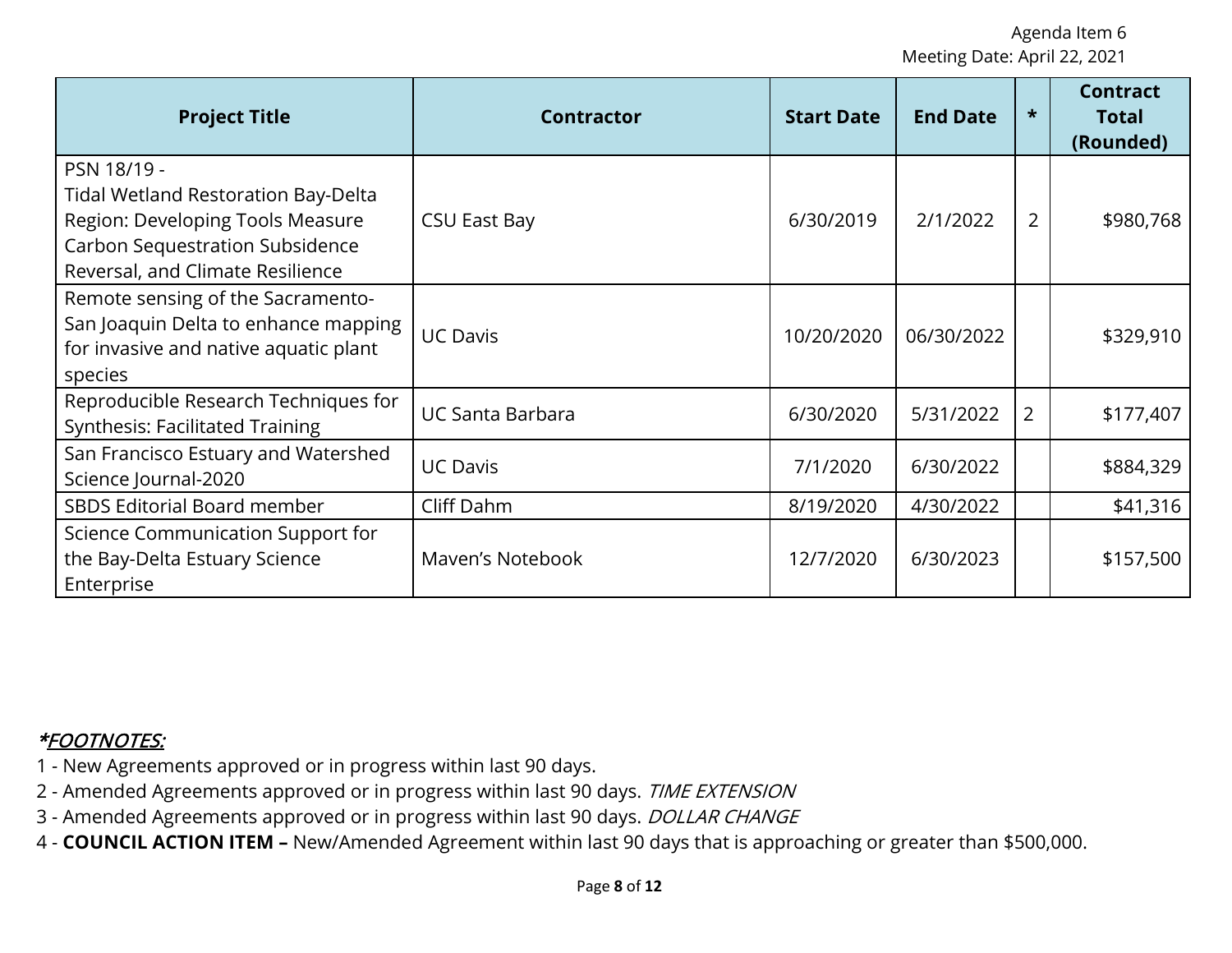| <b>Project Title</b>                                                                                                  | <b>Contractor</b>                   | <b>Start Date</b> | <b>End Date</b> | $\star$ | <b>Contract</b><br><b>Total</b> |
|-----------------------------------------------------------------------------------------------------------------------|-------------------------------------|-------------------|-----------------|---------|---------------------------------|
| Science for adaptive management of<br>juvenile spring-run Chinook San<br>Joaquin River                                | <b>UC Davis</b>                     | 10/9/2020         | 6/30/2022       |         | \$296,180                       |
| Synthesis of juvenile salmon growth,<br>condition and Delta habitat use among<br>extreme hydrologic conditions (2020- |                                     |                   |                 |         |                                 |
| 2022)                                                                                                                 | <b>UC Davis</b>                     | 5/1/2020          | 6/30/2022       |         | \$372,910                       |
| <b>Science Writing Summarizing</b><br>Symposium on Ecosystems Thresholds                                              | Erik Grijalva                       | 10/14/2019        | 6/30/2022       |         | \$7,000                         |
| Science Writing Summarizing the eDNA<br>Symposium                                                                     | Raman Nagarajan                     | 1/15/2020         | 4/30/2022       |         | \$7,000                         |
| Science Partnership to Support the San<br>Francisco Estuary                                                           | Association of Bay Area Governments | 2/2/2021          | 6/30/2023       |         | \$946,246                       |
| Symposium on Salinity Report                                                                                          | Cameron Ghalambor                   | 9/26/2018         | 6/30/2021       |         | \$7,000                         |
| <b>Technical Facilitation of Sacramento</b><br>River Drainage Spring-run Chinook<br>Workshop                          | Kearns & West                       | 8/26/2020         | 10/31/2020      |         | \$4,794                         |
| Thiamine Deficiency Research in CV<br>Chinook Salmon                                                                  | <b>UC Davis</b>                     | 10/06/2020        | 4/30/2022       |         | \$389,829                       |
| <b>Watershed Demand</b>                                                                                               | <b>Greg Gartrell</b>                | 2/3/2020          | 3/31/2021       |         | \$64,000                        |

- 1 New Agreements approved or in progress within last 90 days.
- 2 Amended Agreements approved or in progress within last 90 days. TIME EXTENSION
- 3 Amended Agreements approved or in progress within last 90 days. DOLLAR CHANGE
- 4 **COUNCIL ACTION ITEM –** New/Amended Agreement within last 90 days that is approaching or greater than \$500,000.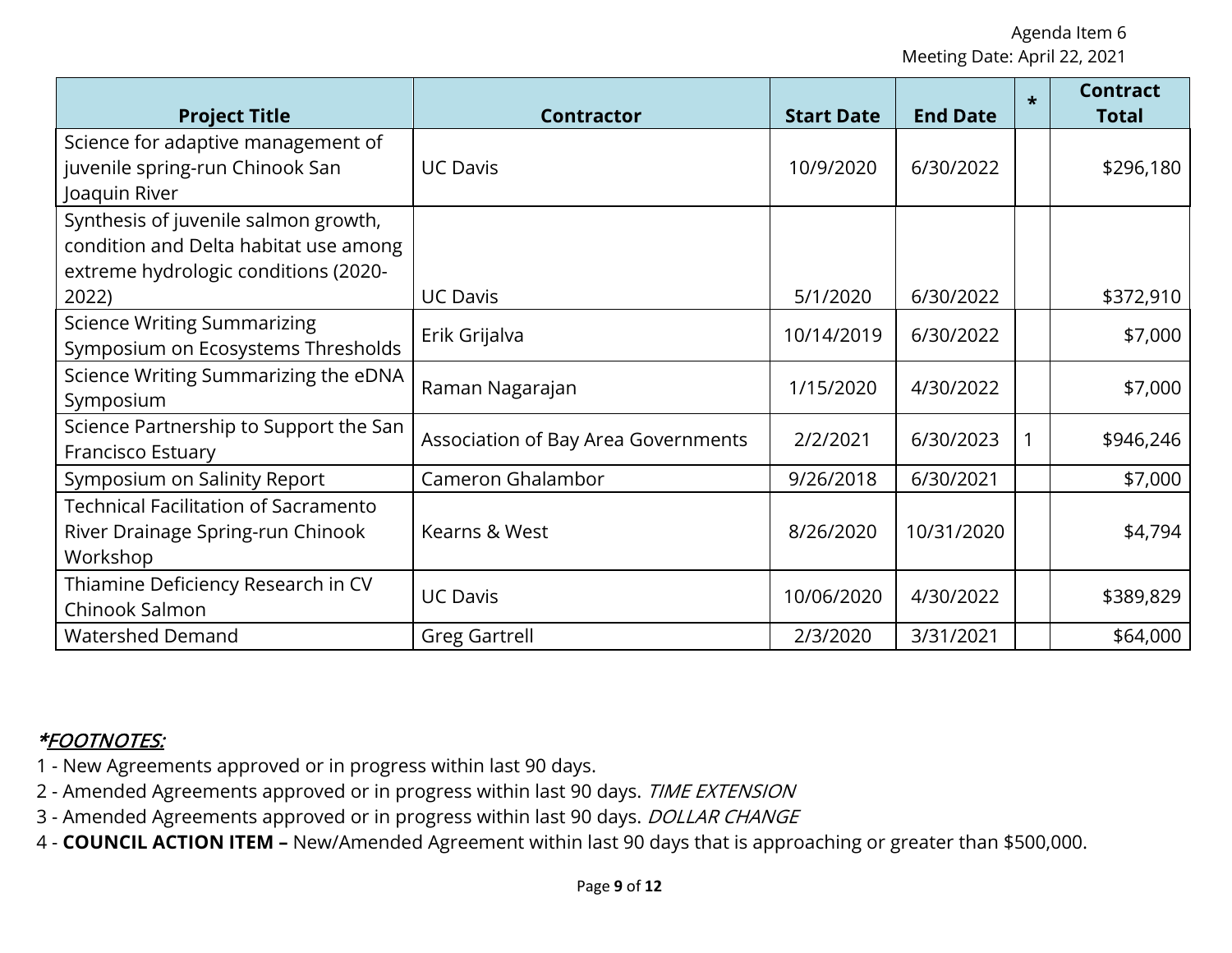#### PLANNING CONTRACTS

| <b>Project Title</b>                                                                                       | <b>Contractor</b>                  | <b>Start Date</b> | <b>End Date</b> | $\star$ | <b>Contract</b><br><b>Total</b> |
|------------------------------------------------------------------------------------------------------------|------------------------------------|-------------------|-----------------|---------|---------------------------------|
| Civic Spark Fellow                                                                                         | <b>Local Government Commission</b> | 9/3/2020          | 9/2/2021        |         | \$31,500                        |
| Delta Adapts Community Engagement                                                                          | Fathers & Families of San Joaquin  | 2/25/2021         | 6/30/2021       |         | \$3,000                         |
| Delta Adapts Community Engagement                                                                          | Restore the Delta                  | 2/18/2021         | 6/30/2021       |         | \$2,990                         |
| Delta Adapts Community Engagement                                                                          | Little Manila Foundation           | 2/3/2021          | 6/30/2021       |         | \$3,000                         |
| Delta Plan Amendments -- see Task<br>Orders (TO) below                                                     | Stantec Consulting Services, Inc.  | 6/30/2016         | 12/31/2021      |         | \$6,010,000                     |
| TO#1 - Strategic Plan Development for<br>Water Storage, Conveyance &<br>Operations                         | Stantec Consulting Services, Inc.  | 7/29/2016         | 6/30/2017       |         | \$146,010                       |
| TO#2 - Project Management and<br>Coordination                                                              | Stantec Consulting Services, Inc.  | 6/27/2016         | 3/31/2021       |         | \$545,295                       |
| TO#3 - CEQA for Delta Plan<br>Amendments                                                                   | Stantec Consulting Services, Inc.  | 1/01/2017         | 6/30/2018       |         | \$1,982,934                     |
| TO#4 - Conveyance, Storage Systems &<br>Operations of Both Delta Plan<br>Amendment                         | Stantec Consulting Services, Inc.  | 1/01/2017         | 3/31/2018       |         | \$198,176                       |
| TO#5 - Support for the Delta Plan<br>Amendment to Ch 4-Protect, Restore<br>and Enhance the Delta Ecosystem | Stantec Consulting Services, Inc.  | 10/16/2017        | 3/31/2021       |         | \$856,818                       |

- 1 New Agreements approved or in progress within last 90 days.
- 2 Amended Agreements approved or in progress within last 90 days. TIME EXTENSION
- 3 Amended Agreements approved or in progress within last 90 days. DOLLAR CHANGE
- 4 **COUNCIL ACTION ITEM –** New/Amended Agreement within last 90 days that is approaching or greater than \$500,000.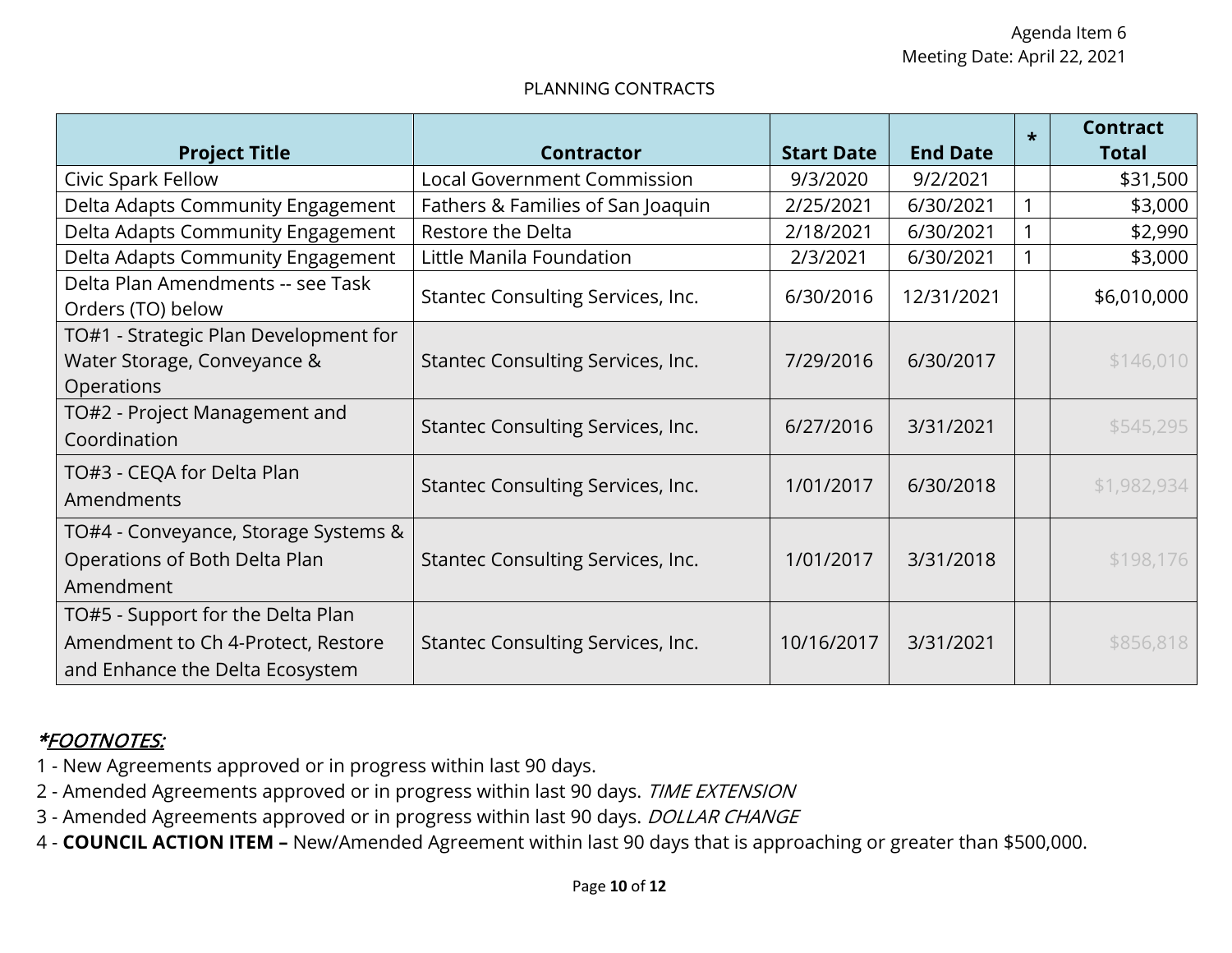| <b>Project Title</b>                  | <b>Contractor</b>                 | <b>Start Date</b> | <b>End Date</b> | $\star$        | <b>Contract</b><br><b>Total</b> |
|---------------------------------------|-----------------------------------|-------------------|-----------------|----------------|---------------------------------|
| TO#6 - CEQA for the Delta Plan        |                                   |                   |                 |                |                                 |
| Amendment to Ch 4-Protect, Restore    | Stantec Consulting Services, Inc. | 5/01/2018         | 12/31/2021      | $\overline{2}$ | \$1,179,369                     |
| and Enhance the Delta Ecosystem       |                                   |                   |                 |                |                                 |
| TO#7 - Support for Delta Plan         |                                   |                   |                 |                |                                 |
| <b>Amendments Rulemaking Process</b>  | Stantec Consulting Services, Inc. | 6/01/2018         | 12/31/2021      |                | \$431,869                       |
| TO#8 - 5 Year DP Review               | Stantec Consulting Services, Inc. | 6/01/2018         | 12/31/2019      |                | \$349,950                       |
| TO#9 - Delta Levees Analysis Update   | Stantec Consulting Services, Inc. | 4/1/2020          | 3/31/2021       |                | \$317,736                       |
| <b>Task Order Totals:</b>             |                                   |                   |                 |                | \$6,008,167                     |
| <b>Climate Change Vulnerability</b>   |                                   |                   |                 |                |                                 |
| Assessment (TO) below                 | <b>AECOM</b>                      | 6/30/2018         | 6/30/2022       |                | \$650,000                       |
| TO#1 - Project Scope and Organization | <b>AECOM</b>                      | 7/01/2018         | 6/30/2019       |                | \$100,601                       |
| TO#2 - Vulnerability Assessment       |                                   |                   |                 |                |                                 |
| Support                               | <b>AECOM</b>                      | 7/01/2019         | 6/30/2020       |                | \$308,860                       |
| TO#2 - Amendment 1                    | <b>AECOM</b>                      | 11/4/2019         | 6/30/2020       |                | \$77,993                        |
| TO#2 – Amendment 2                    | <b>AECOM</b>                      | 4/8/2020          | 6/30/2020       |                | \$105,501                       |
| TO#2 - Amendment 2                    | <b>AECOM</b>                      | 4/8/2020          | 3/31/2021       |                | \$17,767                        |
| <b>Task Order Totals:</b>             |                                   |                   |                 |                | \$610,722                       |
| Sea Level Rise Modeling               | San Francisco State University    | 7/27/2020         | 6/30/2022       |                | 50,000                          |
| <b>Simplified Permitting Process</b>  | <b>State Coastal Conservancy</b>  | 6/30/2018         | 4/30/2021       |                | \$250,000                       |

- 1 New Agreements approved or in progress within last 90 days.
- 2 Amended Agreements approved or in progress within last 90 days. TIME EXTENSION
- 3 Amended Agreements approved or in progress within last 90 days. DOLLAR CHANGE
- 4 **COUNCIL ACTION ITEM –** New/Amended Agreement within last 90 days that is approaching or greater than \$500,000.